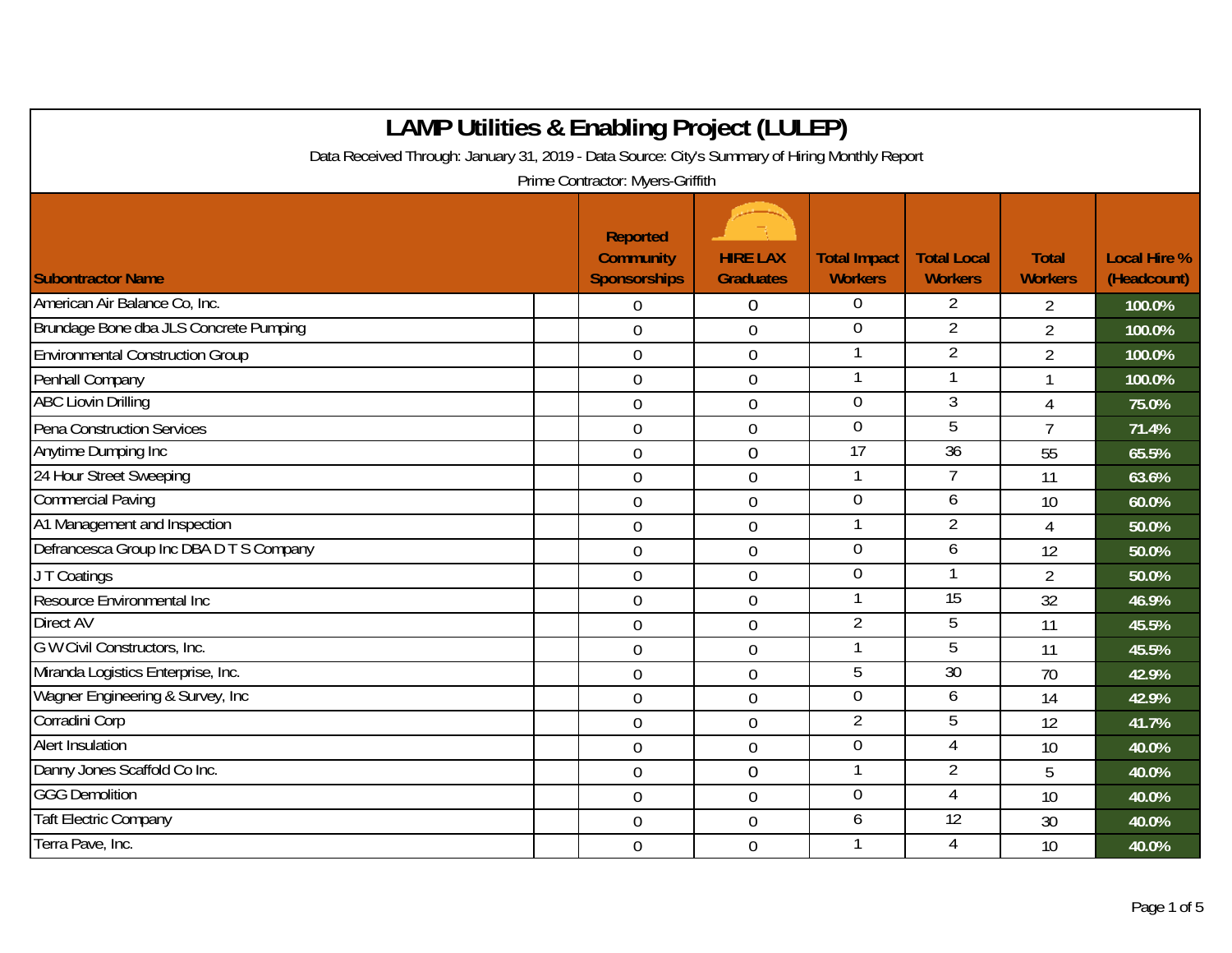| <b>LAMP Utilities &amp; Enabling Project (LULEP)</b><br>Data Received Through: January 31, 2019 - Data Source: City's Summary of Hiring Monthly Report |                                                            |                                     |                                       |                                      |                                |                                    |  |
|--------------------------------------------------------------------------------------------------------------------------------------------------------|------------------------------------------------------------|-------------------------------------|---------------------------------------|--------------------------------------|--------------------------------|------------------------------------|--|
|                                                                                                                                                        |                                                            |                                     |                                       |                                      |                                |                                    |  |
| <b>Subontractor Name</b>                                                                                                                               | <b>Reported</b><br><b>Community</b><br><b>Sponsorships</b> | <b>HIRE LAX</b><br><b>Graduates</b> | <b>Total Impact</b><br><b>Workers</b> | <b>Total Local</b><br><b>Workers</b> | <b>Total</b><br><b>Workers</b> | <b>Local Hire %</b><br>(Headcount) |  |
| Izurieta Fence Company, Inc.                                                                                                                           | $\overline{0}$                                             | 0                                   | $\overline{0}$                        | 3                                    | 8                              | 37.5%                              |  |
| The J.V. Land Clearing Company, Inc.                                                                                                                   | $\overline{0}$                                             | $\overline{0}$                      | 1                                     | 3                                    | 8                              | 37.5%                              |  |
| Myers and Sons-Griffith JV                                                                                                                             | $\overline{0}$                                             | 0                                   | 10                                    | 41                                   | 114                            | 36.0%                              |  |
| Redhawk                                                                                                                                                | $\overline{0}$                                             | $\mathbf 0$                         | 3                                     | 6                                    | 17                             | 35.3%                              |  |
| Ted W Page Enterprises Inc dba Concrete Coring                                                                                                         | $\boldsymbol{0}$                                           | 0                                   | 1                                     | 8                                    | 23                             | 34.8%                              |  |
| Building Electronic Controls, Inc or BEC                                                                                                               | $\overline{0}$                                             | 0                                   | $\overline{0}$                        | $\overline{2}$                       | 6                              | 33.3%                              |  |
| Cupertino Electric                                                                                                                                     | $\mathbf 0$                                                | 0                                   | $\mathbf 1$                           | 5                                    | 15                             | 33.3%                              |  |
| Fryman Management Inc                                                                                                                                  | $\overline{0}$                                             | $\overline{0}$                      | $\overline{2}$                        | 6                                    | 18                             | 33.3%                              |  |
| Giroux Glass, Inc.                                                                                                                                     | $\mathbf 0$                                                | 0                                   | $\overline{0}$                        | $\overline{2}$                       | 6                              | 33.3%                              |  |
| Royal Electric Company                                                                                                                                 | $\mathbf 0$                                                | $\mathbf 0$                         | $\mathbf 0$                           |                                      | 3                              | 33.3%                              |  |
| Techniquex Inc.                                                                                                                                        | $\overline{0}$                                             | $\overline{0}$                      | 0                                     | $\overline{2}$                       | 6                              | 33.3%                              |  |
| Util-Locate                                                                                                                                            | $\mathbf 0$                                                | 0                                   | $\mathbf{1}$                          | $\overline{2}$                       | 6                              | 33.3%                              |  |
| <b>Comet Electric</b>                                                                                                                                  | $\overline{0}$                                             | 0                                   | $\mathbf 1$                           | 19                                   | 58                             | 32.8%                              |  |
| ISEC, Incorporated                                                                                                                                     | $\overline{0}$                                             | $\overline{0}$                      | $\overline{2}$                        | 11                                   | 34                             | 32.4%                              |  |
| <b>Crown Fence</b>                                                                                                                                     | $\overline{0}$                                             | $\mathbf 0$                         | $\mathbf{1}$                          | $\overline{9}$                       | 28                             | 32.1%                              |  |
| Myers & Sons Construction LP                                                                                                                           | $\overline{2}$                                             | $\mathbf{1}$                        | 1                                     | 13                                   | 41                             | 31.7%                              |  |
| <b>Griffith Company</b>                                                                                                                                | $\overline{2}$                                             | $\mathbf{1}$                        | 10                                    | 51                                   | 162                            | 31.5%                              |  |
| Matrix Environmental                                                                                                                                   | $\mathbf 0$                                                | 0                                   | 0                                     | 5                                    | 17                             | 29.4%                              |  |
| Max Out Inc.                                                                                                                                           | $\overline{0}$                                             | $\mathbf 0$                         | $\overline{4}$                        | $\overline{7}$                       | 24                             | 29.2%                              |  |
| A N C C A Corporation DBA NU Enterprises                                                                                                               | $\overline{0}$                                             | 0                                   | $\mathbf 1$                           | 8                                    | 28                             | 28.6%                              |  |
| Anderson Charnesky Structural Steel, Inc. (ACSS)                                                                                                       | $\overline{0}$                                             | $\mathbf 0$                         | $\mathbf 0$                           | $\overline{2}$                       | $\overline{7}$                 | 28.6%                              |  |
| Wilson & Hampton                                                                                                                                       | $\overline{0}$                                             | $\overline{0}$                      | $\mathbf{1}$                          | $\overline{2}$                       | $\overline{7}$                 | 28.6%                              |  |
| <b>RMA Group</b>                                                                                                                                       | $\mathbf 0$                                                | $\overline{0}$                      | $\overline{3}$                        | 5                                    | 18                             | 27.8%                              |  |
| <b>B.C. Traffic Specialist</b>                                                                                                                         | $\overline{0}$                                             | $\mathbf 0$                         | $\overline{0}$                        | 3                                    | 11                             | 27.3%                              |  |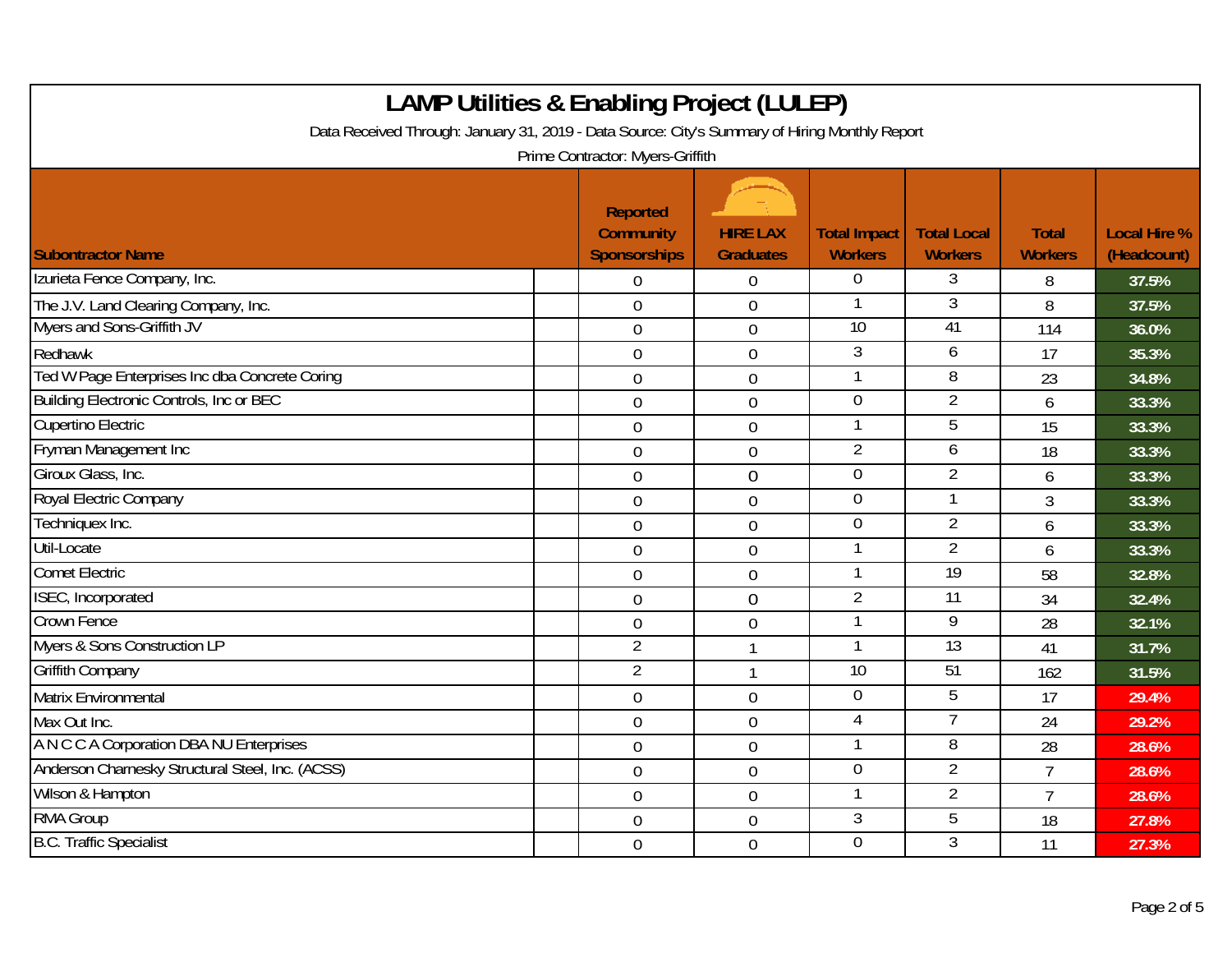| <b>LAMP Utilities &amp; Enabling Project (LULEP)</b><br>Data Received Through: January 31, 2019 - Data Source: City's Summary of Hiring Monthly Report<br>Prime Contractor: Myers-Griffith |            |                |                  |                |                 |                |       |
|--------------------------------------------------------------------------------------------------------------------------------------------------------------------------------------------|------------|----------------|------------------|----------------|-----------------|----------------|-------|
|                                                                                                                                                                                            |            |                |                  |                |                 |                |       |
| Psomas                                                                                                                                                                                     |            | $\overline{0}$ | 0                | $\overline{0}$ | 3               | -11            | 27.3% |
| Twining, Inc                                                                                                                                                                               |            | $\mathbf 0$    | 0                | 1              | 4               | 15             | 26.7% |
| AMPCO Landscape Inc DBA Earthscapes                                                                                                                                                        |            | $\mathbf 0$    | 0                | 0              | $\overline{2}$  | 8              | 25.0% |
| Crosstown Electrical & Data, Inc.                                                                                                                                                          |            | $\overline{0}$ | $\mathbf 0$      | $\overline{0}$ |                 | 4              | 25.0% |
| So-Cal Insulation                                                                                                                                                                          |            | $\mathbf 0$    | $\overline{0}$   | 1              |                 | $\overline{4}$ | 25.0% |
| Versatile Coatings Inc.                                                                                                                                                                    |            | $\overline{0}$ | $\overline{0}$   | 0              | $\overline{3}$  | 12             | 25.0% |
| Nor-Cal Pipeline Services                                                                                                                                                                  |            | $\mathbf 0$    | 0                | 1              | 5               | 21             | 23.8% |
| Meadows Mechanical                                                                                                                                                                         |            | $\overline{0}$ | $\overline{0}$   | $\overline{2}$ | $\overline{10}$ | 43             | 23.3% |
| Southcoast Acoustical Interiors (SAI)                                                                                                                                                      |            | $\mathbf 0$    | $\overline{0}$   | $\overline{0}$ | $\overline{4}$  | 19             | 21.1% |
| <b>Blois Construction</b>                                                                                                                                                                  |            | $\overline{0}$ | $\mathbf 0$      | 1              | 8               | 39             | 20.5% |
| <b>Centruy Sweeping</b>                                                                                                                                                                    |            | $\mathbf 0$    | 0                | $\overline{0}$ | 1               | 5              | 20.0% |
| Ferreria Construction Co Inc                                                                                                                                                               |            | $\overline{0}$ | 0                | 1              | 5               | 25             | 20.0% |
| Pacific Waterproofing & Restoration, Inc.                                                                                                                                                  |            | $\overline{0}$ | $\mathbf 0$      | $\overline{0}$ |                 | 5              | 20.0% |
| <b>Sully Miller</b>                                                                                                                                                                        |            | $\overline{0}$ | $\overline{0}$   | $\overline{0}$ | 6               | 32             | 18.8% |
| <b>Cosco Fire Protection</b>                                                                                                                                                               |            | $\mathbf 0$    | $\boldsymbol{0}$ | $\overline{0}$ | 3               | 17             | 17.6% |
| <b>Sterndahl Enterprises</b>                                                                                                                                                               |            | $\mathbf 0$    | $\mathbf 0$      | $\overline{2}$ | 5               | 29             | 17.2% |
| <b>Granstrom Masonry</b>                                                                                                                                                                   |            | $\overline{0}$ | $\mathbf 0$      | $\overline{0}$ |                 | 6              | 16.7% |
| Los Angeles Signal Construction, Inc.                                                                                                                                                      | <b>NEW</b> | $\overline{0}$ | $\overline{0}$   | 0              |                 | 6              | 16.7% |
| Mike Hixson Backhoe Service, Inc                                                                                                                                                           |            | $\overline{0}$ | 0                | 0              |                 | 6              | 16.7% |
| Pavement Coatings Co.                                                                                                                                                                      |            | $\overline{0}$ | $\overline{0}$   | 0              |                 | 6              | 16.7% |
| <b>Bali Construction</b>                                                                                                                                                                   |            | $\overline{0}$ | $\mathbf 0$      | 1              | $\overline{2}$  | 13             | 15.4% |
| DRS Rebar, Inc.                                                                                                                                                                            |            | $\mathbf 0$    | $\mathbf 0$      | $\mathbf 0$    |                 | $\overline{7}$ | 14.3% |
| G & F Concrete Cutting, Inc.                                                                                                                                                               |            | $\overline{0}$ | 0                | $\overline{0}$ | $\overline{2}$  | 14             | 14.3% |
| H.D. Construction Equipment, Inc.                                                                                                                                                          |            | $\overline{0}$ | $\overline{0}$   | 1              |                 | $\overline{7}$ | 14.3% |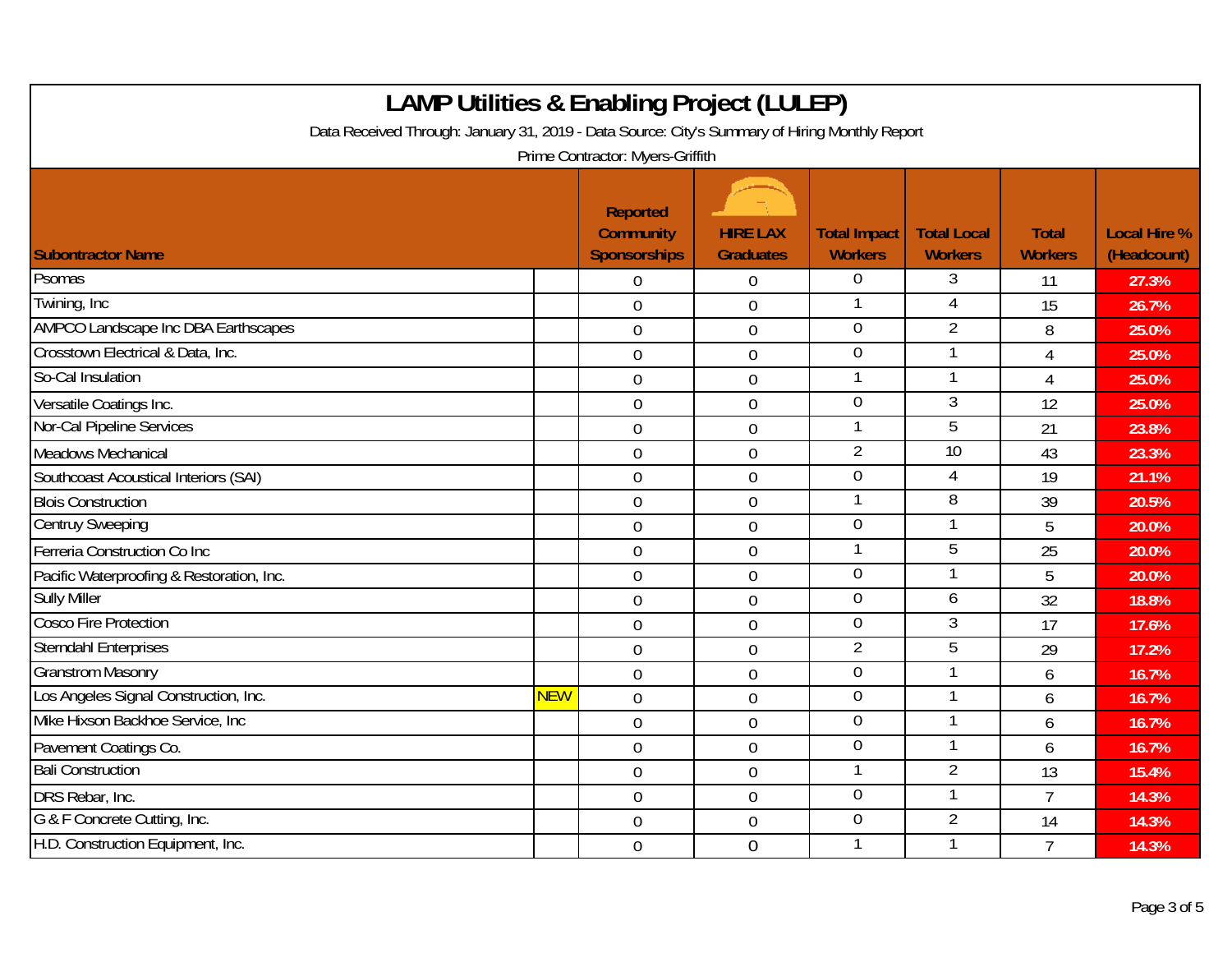| <b>LAMP Utilities &amp; Enabling Project (LULEP)</b>                                                                               |            |                                                            |                                     |                                       |                                      |                                |                                    |
|------------------------------------------------------------------------------------------------------------------------------------|------------|------------------------------------------------------------|-------------------------------------|---------------------------------------|--------------------------------------|--------------------------------|------------------------------------|
| Data Received Through: January 31, 2019 - Data Source: City's Summary of Hiring Monthly Report<br>Prime Contractor: Myers-Griffith |            |                                                            |                                     |                                       |                                      |                                |                                    |
| <b>Subontractor Name</b>                                                                                                           |            | <b>Reported</b><br><b>Community</b><br><b>Sponsorships</b> | <b>HIRE LAX</b><br><b>Graduates</b> | <b>Total Impact</b><br><b>Workers</b> | <b>Total Local</b><br><b>Workers</b> | <b>Total</b><br><b>Workers</b> | <b>Local Hire %</b><br>(Headcount) |
| R.J. Lalonde, Inc.                                                                                                                 |            | $\overline{0}$                                             | $\mathbf 0$                         | 1                                     | 1                                    | 7                              | 14.3%                              |
| All American Asphalt                                                                                                               |            | $\mathbf 0$                                                | $\mathbf 0$                         | $\theta$                              | 6                                    | 48                             | 12.5%                              |
| <b>Badger Daylighting</b>                                                                                                          |            | $\overline{0}$                                             | $\mathbf 0$                         |                                       | $\overline{3}$                       | 28                             | 10.7%                              |
| 2 R Drilling, Inc.                                                                                                                 |            | $\boldsymbol{0}$                                           | $\boldsymbol{0}$                    | $\mathbf 0$                           | $\mathbf 0$                          | 8                              | 0.0%                               |
| <b>Asphalt Fabric and Engineering</b>                                                                                              |            | $\mathbf 0$                                                | $\boldsymbol{0}$                    | $\overline{0}$                        | $\overline{0}$                       | 3                              | 0.0%                               |
| Ayala Boring, Inc                                                                                                                  | <b>NEW</b> | $\overline{0}$                                             | $\overline{0}$                      | $\overline{0}$                        | $\overline{0}$                       | $\overline{4}$                 | 0.0%                               |
| C Below                                                                                                                            |            | $\mathbf 0$                                                | $\mathbf 0$                         | $\overline{0}$                        | $\overline{0}$                       | 12                             | 0.0%                               |
| C M Peich                                                                                                                          |            | $\mathbf 0$                                                | $\mathbf 0$                         | $\mathbf 0$                           | $\mathbf 0$                          | 5                              | 0.0%                               |
| Calmex Engineering, Inc.                                                                                                           |            | $\overline{0}$                                             | $\boldsymbol{0}$                    | $\theta$                              | $\overline{0}$                       | 1                              | 0.0%                               |
| Cindy Trump, Inc. DBA Lindys Cold Planing                                                                                          |            | $\mathbf 0$                                                | $\mathbf 0$                         | $\overline{0}$                        | $\overline{0}$                       | 6                              | 0.0%                               |
| Commercial Scaffolding of California, Inc.                                                                                         |            | $\overline{0}$                                             | $\overline{0}$                      | $\mathbf 0$                           | $\mathbf 0$                          | 5                              | 0.0%                               |
| ConnorP81 Inc                                                                                                                      |            | $\mathbf 0$                                                | $\overline{0}$                      | $\overline{0}$                        | $\Omega$                             | $\overline{7}$                 | 0.0%                               |
| <b>Cornerstone Demolition Corp</b>                                                                                                 | <b>NEW</b> | $\overline{0}$                                             | $\mathbf 0$                         | $\mathbf 0$                           | $\mathbf 0$                          | 3                              | 0.0%                               |
| Crane Rental Service, Inc.                                                                                                         |            | $\overline{0}$                                             | $\overline{0}$                      | $\overline{0}$                        | $\overline{0}$                       | 9                              | 0.0%                               |
| D J S General Contracting Inc.                                                                                                     |            | $\mathbf 0$                                                | $\boldsymbol{0}$                    | $\overline{0}$                        | $\overline{0}$                       | 5                              | 0.0%                               |
| Deepscan Inc.                                                                                                                      |            | $\mathbf 0$                                                | $\overline{0}$                      | $\mathbf 0$                           | $\mathbf 0$                          | $\overline{4}$                 | 0.0%                               |
| Fine Grade Equipment                                                                                                               |            | $\mathbf 0$                                                | $\mathbf 0$                         | $\overline{0}$                        | $\overline{0}$                       | 3                              | 0.0%                               |
| Gregg Drilling & Testing, Inc.                                                                                                     |            | $\mathbf 0$                                                | $\overline{0}$                      | $\overline{0}$                        | $\overline{0}$                       | 5                              | 0.0%                               |
| <b>Hydraulic Cranes LLC</b>                                                                                                        |            | $\overline{0}$                                             | $\overline{0}$                      | $\overline{0}$                        | $\overline{0}$                       | $\mathbf{1}$                   | 0.0%                               |
| Jeffrey Christopher Carlton                                                                                                        | <b>NEW</b> | $\overline{0}$                                             | $\mathbf 0$                         | $\overline{0}$                        | $\overline{0}$                       | $\overline{2}$                 | 0.0%                               |
| JIM Painter Controls Inc DBA JPC, Inc.                                                                                             |            | $\mathbf 0$                                                | $\mathbf 0$                         | $\mathbf 0$                           | $\mathbf 0$                          | 1                              | 0.0%                               |
| Karcher Insulation, Inc.                                                                                                           |            | $\boldsymbol{0}$                                           | $\boldsymbol{0}$                    | $\overline{0}$                        | $\overline{0}$                       | $\mathbf{1}$                   | 0.0%                               |
| Lucas Builders, Inc.                                                                                                               |            | $\overline{0}$                                             | $\mathbf 0$                         | $\overline{0}$                        | $\overline{0}$                       | 8                              | 0.0%                               |
| Newman Backhoe Service, Inc.                                                                                                       |            | $\overline{0}$                                             | $\overline{0}$                      | $\mathbf 0$                           | $\overline{0}$                       | 6                              | 0.0%                               |